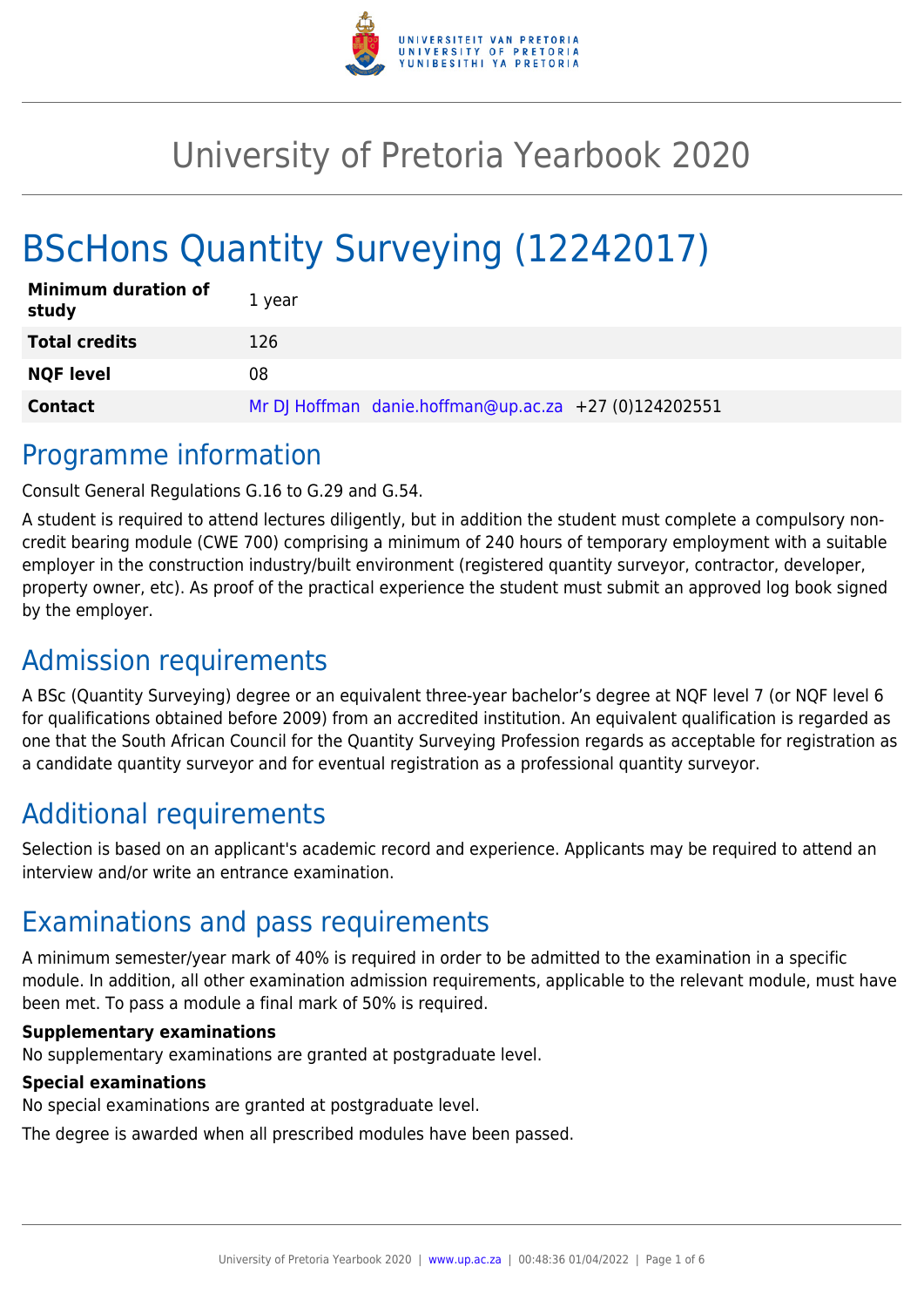

# Pass with distinction

The degree is conferred with distinction if students registered for the degree for the first time, complete the degree within the minimum prescribed time and pass all modules with a weighted average of 75%.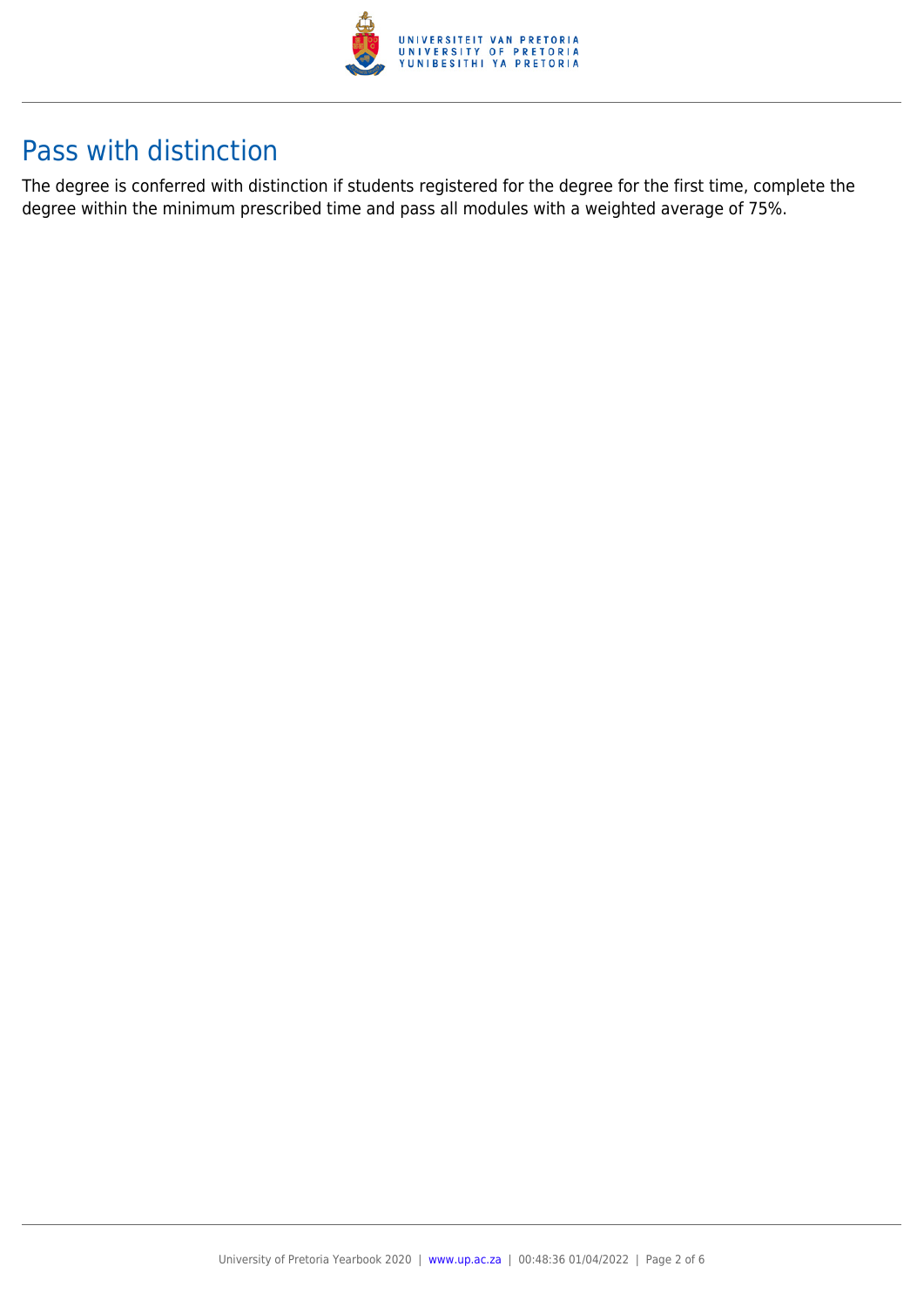

# Curriculum: Final year

**Minimum credits: 126**

## **Core modules**

### **Building cost estimation 700 (BKR 700)**

| <b>Module credits</b>         | 20.00                          |
|-------------------------------|--------------------------------|
| <b>Prerequisites</b>          | No prerequisites.              |
| Language of tuition           | Module is presented in English |
| <b>Department</b>             | <b>Construction Economics</b>  |
| <b>Period of presentation</b> | Year                           |

#### **Module content**

Estimation of building costs – principles and process; elements of a price; rough quantities and inclusive quantities (elemental and builders' quantities) for estimating; estimating methods; pricing of various trades and preliminaries; analysis of building cost; building cost escalation; design cost management.

### **Quantity surveying practice 700 (BRK 700)**

| <b>Module credits</b>         | 12.00                          |
|-------------------------------|--------------------------------|
| <b>Prerequisites</b>          | No prerequisites.              |
| <b>Contact time</b>           | 2 lectures per week            |
| <b>Language of tuition</b>    | Module is presented in English |
| <b>Department</b>             | <b>Construction Economics</b>  |
| <b>Period of presentation</b> | Year                           |

#### **Module content**

Construction Procurement Guidelines; standards for uniformity; contract administration; project administration; conditions of appointment and fee accounts; consortiums; tendering for professional services; professional indemnity; Public Private Partnerships; Quantity Surveying Professions Act; Council for the Built Environment Act; CIDB Act.

Construction Industry Development Board Act (CIDB Act), Public Finance Management Act (PFMA), Municipal Finance Management Act (MFMA) and Preferential Procurement Policy Framework Act (PPPFA).

| <b>Module credits</b>         | 30.00                          |
|-------------------------------|--------------------------------|
| <b>Prerequisites</b>          | No prerequisites.              |
| Language of tuition           | Module is presented in English |
| <b>Department</b>             | <b>Construction Economics</b>  |
| <b>Period of presentation</b> | Year                           |

#### **Research report 785 (BRK 785)**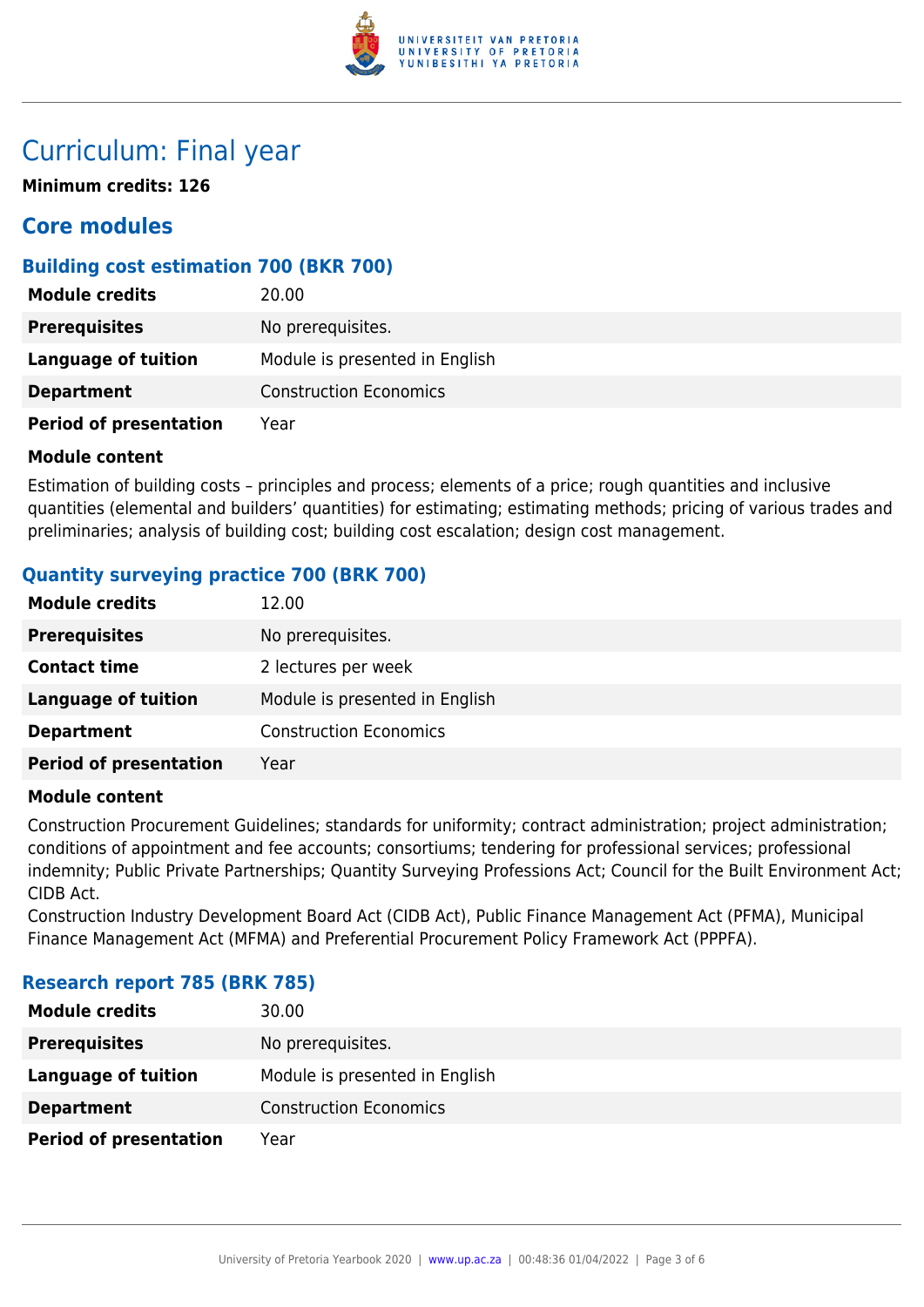

#### **Module content**

An essay on a subject approved by the Head of Department should be handed in during the final year of study.

## **Practical work experience 700 (CWE 700)**

| <b>Module credits</b>         | 0.00                           |
|-------------------------------|--------------------------------|
| <b>Prerequisites</b>          | No prerequisites.              |
| Language of tuition           | Module is presented in English |
| <b>Department</b>             | <b>Construction Economics</b>  |
| <b>Period of presentation</b> | Year                           |

#### **Module content**

This is a compulsory 240-hour work experience module that requires the submission of a signed logbook to record and confirm the hours worked in the construction industry.

### **Feasibility studies 710 (EUS 710)**

| No prerequisites.<br><b>Prerequisites</b>                    |  |
|--------------------------------------------------------------|--|
|                                                              |  |
| <b>Contact time</b><br>3 lectures per week                   |  |
| Module is presented in English<br><b>Language of tuition</b> |  |
| <b>Construction Economics</b><br><b>Department</b>           |  |
| <b>Period of presentation</b><br>Semester 1                  |  |

#### **Module content**

Overview of factors affecting the feasibility of proposed property developments, including a brief introduction to town planning, valuation, financing, marketing and investment principles.

### **Feasibility studies 720 (EUS 720)**

| <b>Module credits</b>         | 8.00                           |
|-------------------------------|--------------------------------|
| <b>Contact time</b>           | 3 lectures per week            |
| <b>Language of tuition</b>    | Module is presented in English |
| <b>Department</b>             | <b>Construction Economics</b>  |
| <b>Period of presentation</b> | Semester 2                     |

#### **Module content**

Financial viability studies of different types of property developments; value management and life-cycle costing.

#### **Quantities 700 (HVH 700)**

| <b>Module credits</b> | 20.00                                     |
|-----------------------|-------------------------------------------|
| <b>Prerequisites</b>  | No prerequisites.                         |
| <b>Contact time</b>   | 1 practical per week, 3 lectures per week |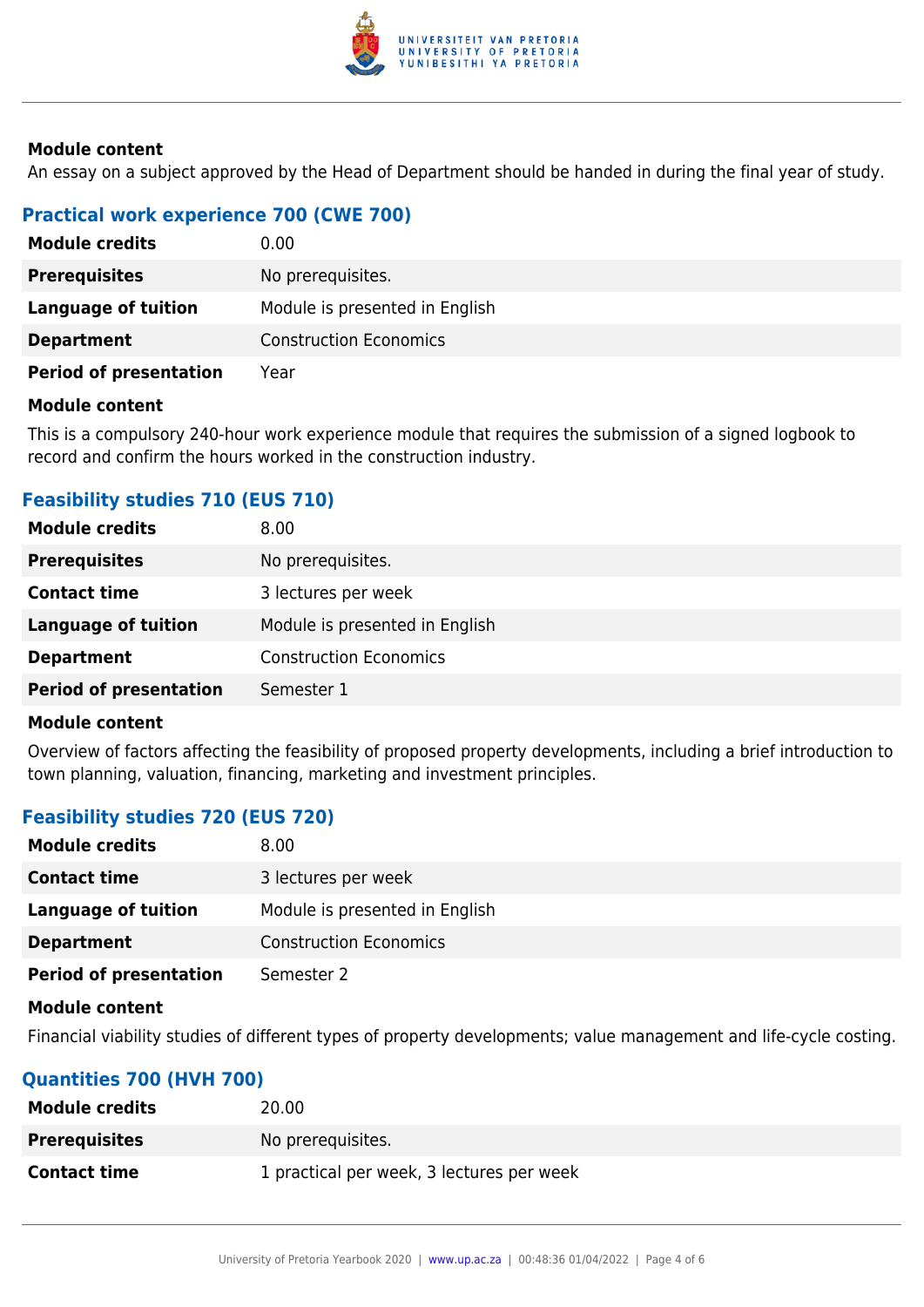

| Language of tuition           | Module is presented in English |
|-------------------------------|--------------------------------|
| <b>Department</b>             | <b>Construction Economics</b>  |
| <b>Period of presentation</b> | Year                           |

#### **Module content**

Measuring of demolitions, alterations, advanced earthworks and mechanical services. Preliminaries, types of bills of quantities and compilation of bills of quantities including the application of the procurement prescripts of the Construction Industry Development Board in the Public Sector. Geotechnical and civil engineering works.

### **Construction entrepreneurship 720 (KEN 720)**

| <b>Module credits</b>         | 8.00                           |
|-------------------------------|--------------------------------|
| <b>Prerequisites</b>          | No prerequisites.              |
| <b>Contact time</b>           | 2 lectures per week            |
| <b>Language of tuition</b>    | Module is presented in English |
| <b>Department</b>             | <b>Construction Economics</b>  |
| <b>Period of presentation</b> | Semester 2                     |

#### **Module content**

Entrepreneurship, strategic management, business ethics, effective business management. Attention is paid to the built environment practitioner in this context.

#### **Construction contract law 740 (KKR 740)**

| <b>Module credits</b>         | 8.00                           |
|-------------------------------|--------------------------------|
| <b>Prerequisites</b>          | No prerequisites.              |
| <b>Contact time</b>           | 3 lectures per week            |
| <b>Language of tuition</b>    | Module is presented in English |
| <b>Department</b>             | <b>Construction Economics</b>  |
| <b>Period of presentation</b> | Semester 1                     |

#### **Module content**

Application and terms of CIDB endorsed standard construction contracts such as GCC, NEC and FIDIC; case studies. Alternative dispute resolution: mediation, adjudication and arbitration; litigation - an overview; law of delict; negligence and damage to property.

#### **Construction project management 730 (KPB 730)**

| <b>Module credits</b>      | 8.00 <sub>1</sub>              |
|----------------------------|--------------------------------|
| <b>Prerequisites</b>       | No prerequisites.              |
| <b>Contact time</b>        | 3 lectures per week            |
| <b>Language of tuition</b> | Module is presented in English |
| <b>Department</b>          | <b>Construction Economics</b>  |